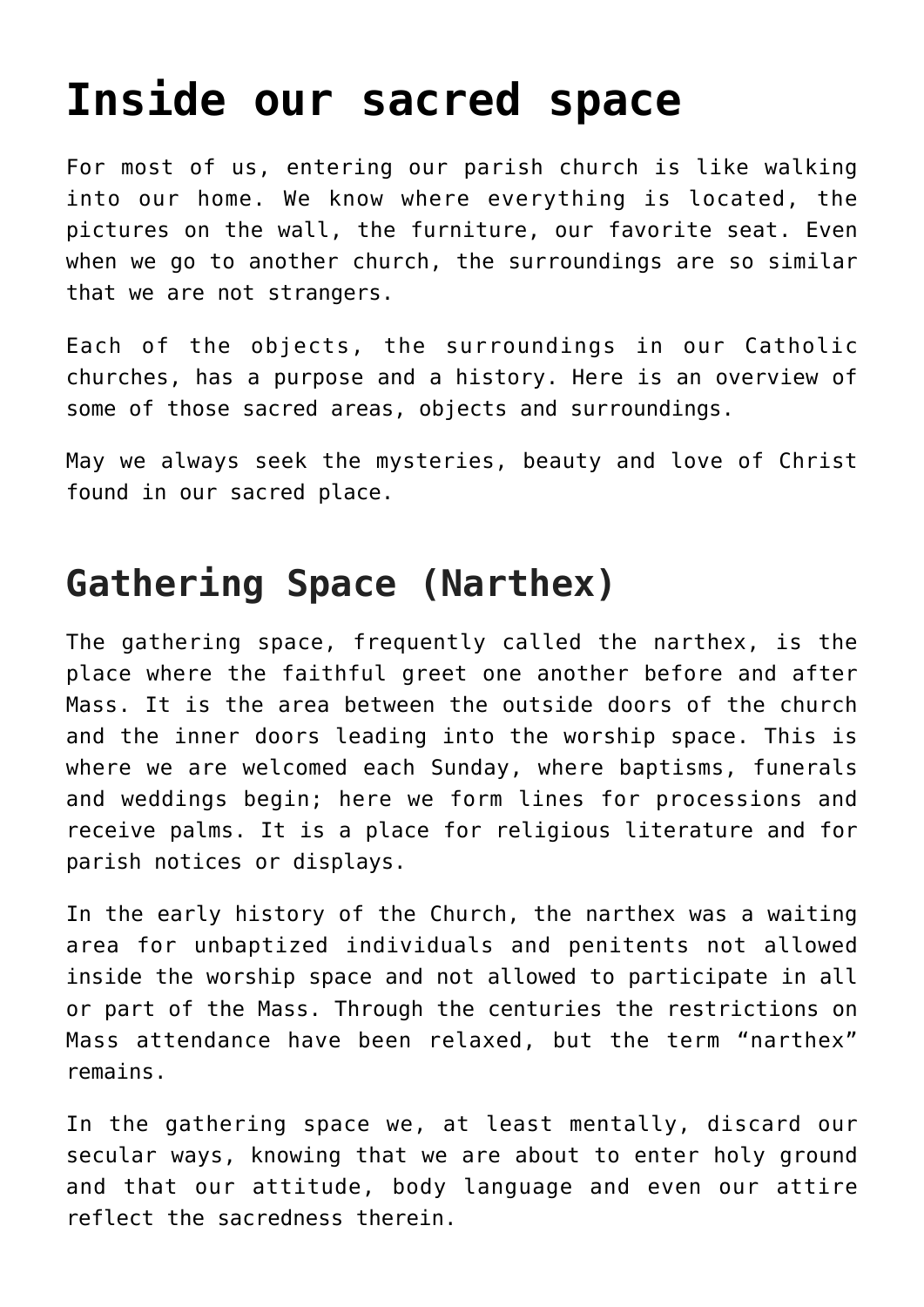*\* The word "narthex" in Greek means "giant funnel."*

#### **1. Nave**

The part of a Catholic Church where the laity prays and worships is called the nave. The word "nave" comes from the Latin "*navis*," meaning ship. We, the people of God, are regarded as passengers on a ship destined for heaven. The nave is not a meeting place but a place of worship; the congregation is not an audience but participants in the Holy Sacrifice of the Mass.

In most churches today, the nave is filled with pews or chairs. That was not always the case. For over 1,000 years, churches did not have seats for the congregation; the faithful mostly stood or knelt during the Mass. Not only did they stand, but they were separated by gender. Men were normally on the right facing the altar and women were on the left.

Not until the 13th century did pews or benches become popular; still today there are Catholic churches without seats, save a few designated for the old and the infirm. Parishes quickly discovered that pews are an expensive addition and the cost of installation was passed on to parishioners. Pews were purchased or rented by the laity and often regarded as the property of a particular person or family. This idea persisted for centuries. Today we may contribute to pew renovation or installation, but we don't own a particular pew (although many of us seek to sit in the same spot at every Mass).

*\* The separation of men and women continued in some Catholic churches up through the 20th century.*

#### **2. Sanctuary**

"They shall make a sanctuary for me, that I may dwell in their midst" (Ex 25:8).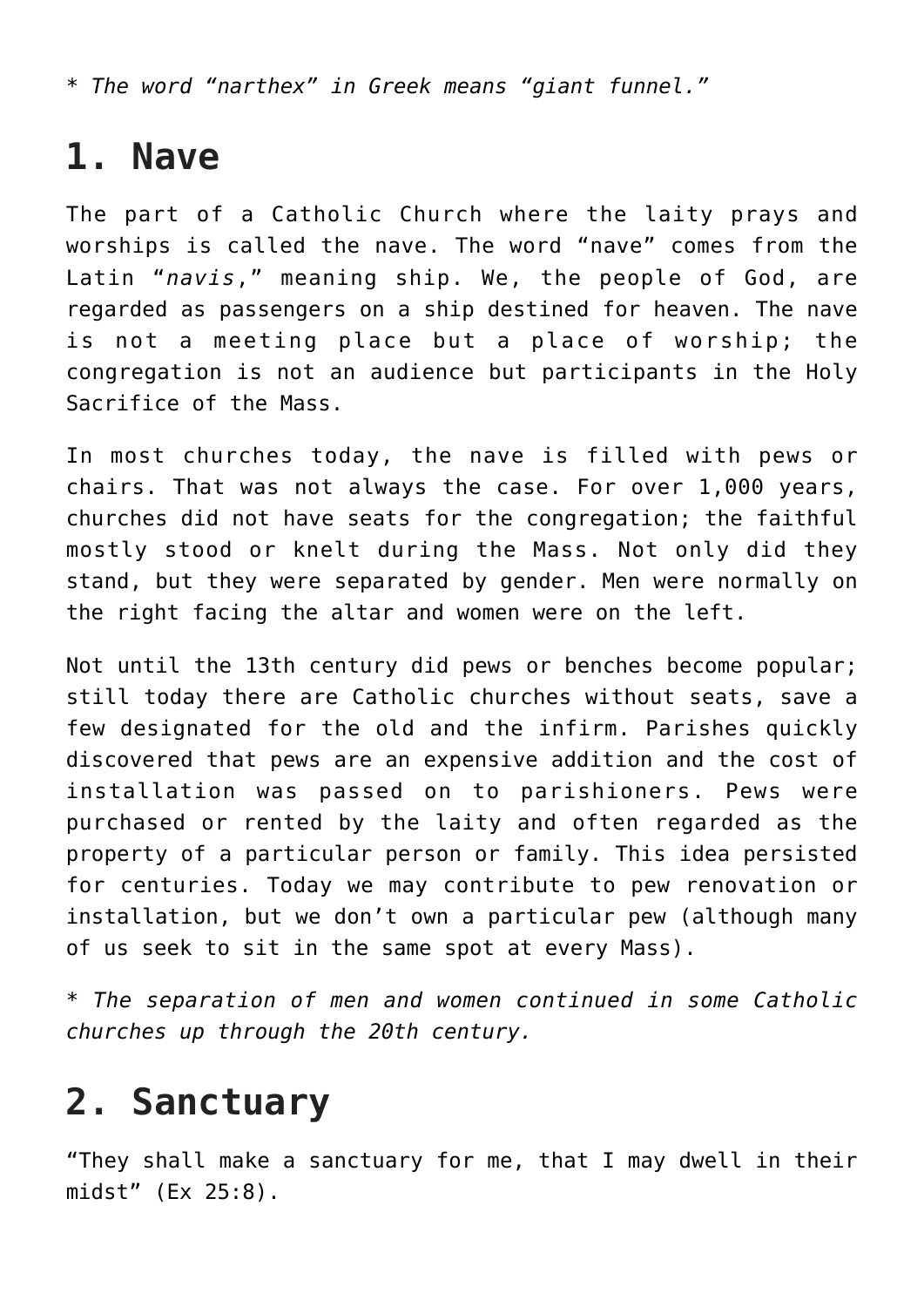The sanctuary is the area, often raised, in the front of the church where the altar, the ambo, the celebrant's chair and, in many churches, the tabernacle are located. Separated from the nave, this is the place reminiscent of the Holy of the Holies, that is, the inner sanctuary of the temple described in the Old Testament. Interestingly, the altar and tabernacle were centuries apart in their introduction into the Church.

The General Instruction of the Roman Missal defines the sanctuary as "the place where the altar stands, where the word of God is proclaimed, and where the priest, the deacon and other ministers exercise their offices" (No. 295).

*\* The sanctuary's elevation above the nave floor serves to enhance the view of the laity but also exemplifies a special, sacred place*

#### **3. Altar**

The altar is the centerpiece, the most important part of the church to which everything else is subservient. Every Catholic church is built for the altar. Altars have been part of religious services going back to antiquity, even before churches were built; the name altar is derived from a Hebrew word meaning "place of sacrifice."

Well into the fourth century, there were no churches nor public worship. Christians held their divine services away from the occupying Romans in places like private homes. Often the altar was a simple wooden table or chest.

The top of the altar, called the *mensa*, a Latin word for table, traditionally has been made of stone. The altar is consecrated by a bishop and becomes the symbol of Christ: "The stone that the builders rejected has become the cornerstone" (Mt 21:42).

The Catechism of the Catholic Church defines the altar: "On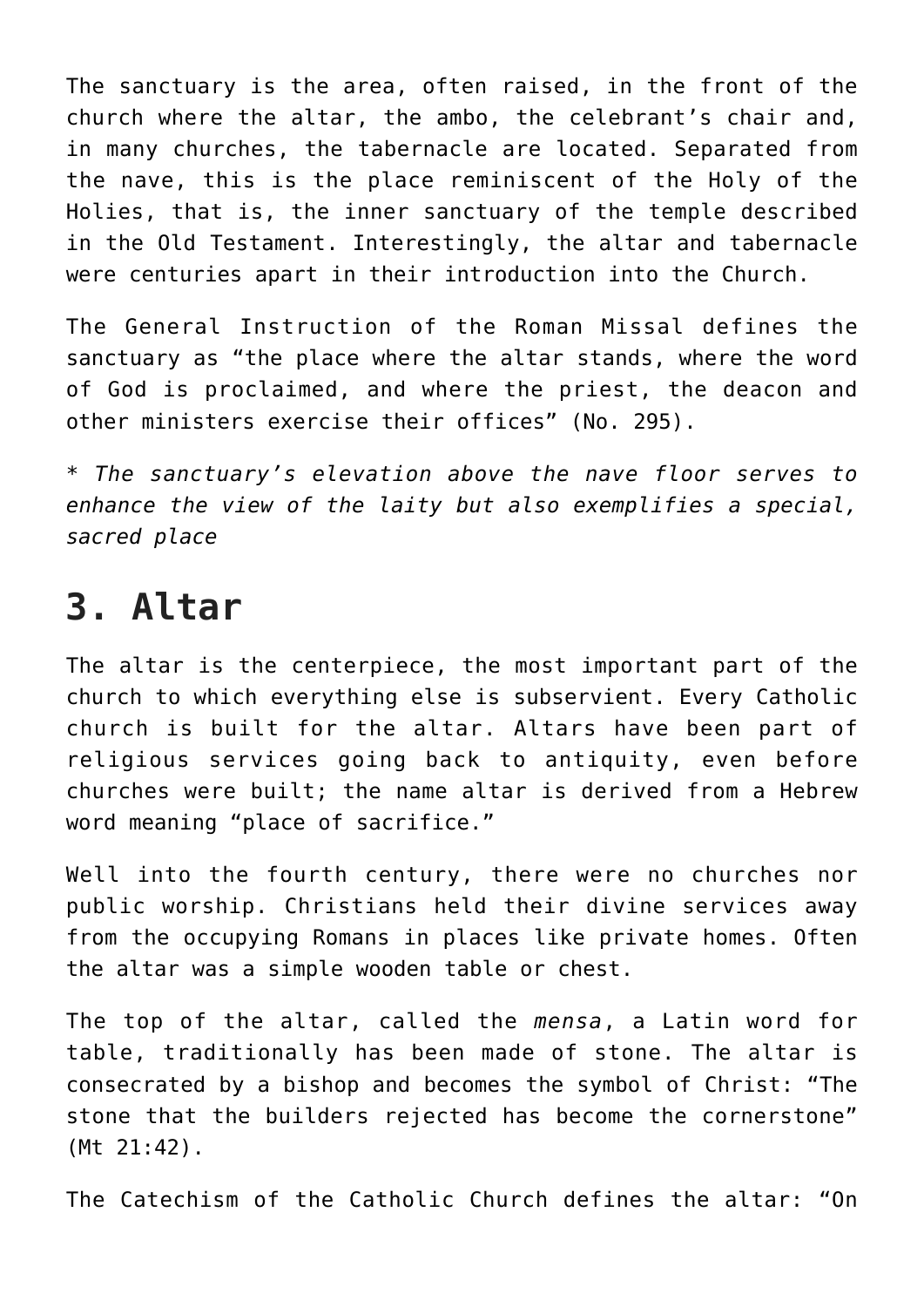the altar, which is the center of the church, the sacrifice of the cross is made present under sacramental signs. The altar is also the table of the Lord, to which the People of God are invited" (No. 1182). Here for us is Mount Calvary; here too, the bread and wine are turned into the body and blood of Christ.

*\* In the early Church, altars were built on the sites of martyrs' graves. As more churches were built, relics were contained in or buried under altars, a practice that still occurs today.*

#### **4. Tabernacle**

Since there were no churches during those early centuries, Christians did not have a tabernacle. However, as we do today, they were careful to protect the Blessed Sacrament. There is some evidence that following their divine services, Christians took the consecrated bread home and consumed it during the week. By the fourth century, when construction of churches began, any reserved hosts were kept in various rooms in the church, including an area that became known as the sacristy. Theft, pilferage or worse was a serious threat, especially following the Protestant Reformation, when violence was carried out against the Catholic Church.

The design of the tabernacle slowly evolved, and by the 16th century tabernacles similar to those we have today were in use. Canon Law spells out the rules for the tabernacle's location: "The tabernacle in which the Blessed Eucharist is reserved should be sited in a distinguished place in the church or oratory, a place which is conspicuous, suitably adorned and conducive to prayer" (No. 938.2). As authorized by Church law, and approved by the local bishop, some churches use a separate chapel to house the tabernacle. The tendency today is to keep the tabernacle in proximity to the altar.

*\* Wherever located, the tabernacle is always locked and*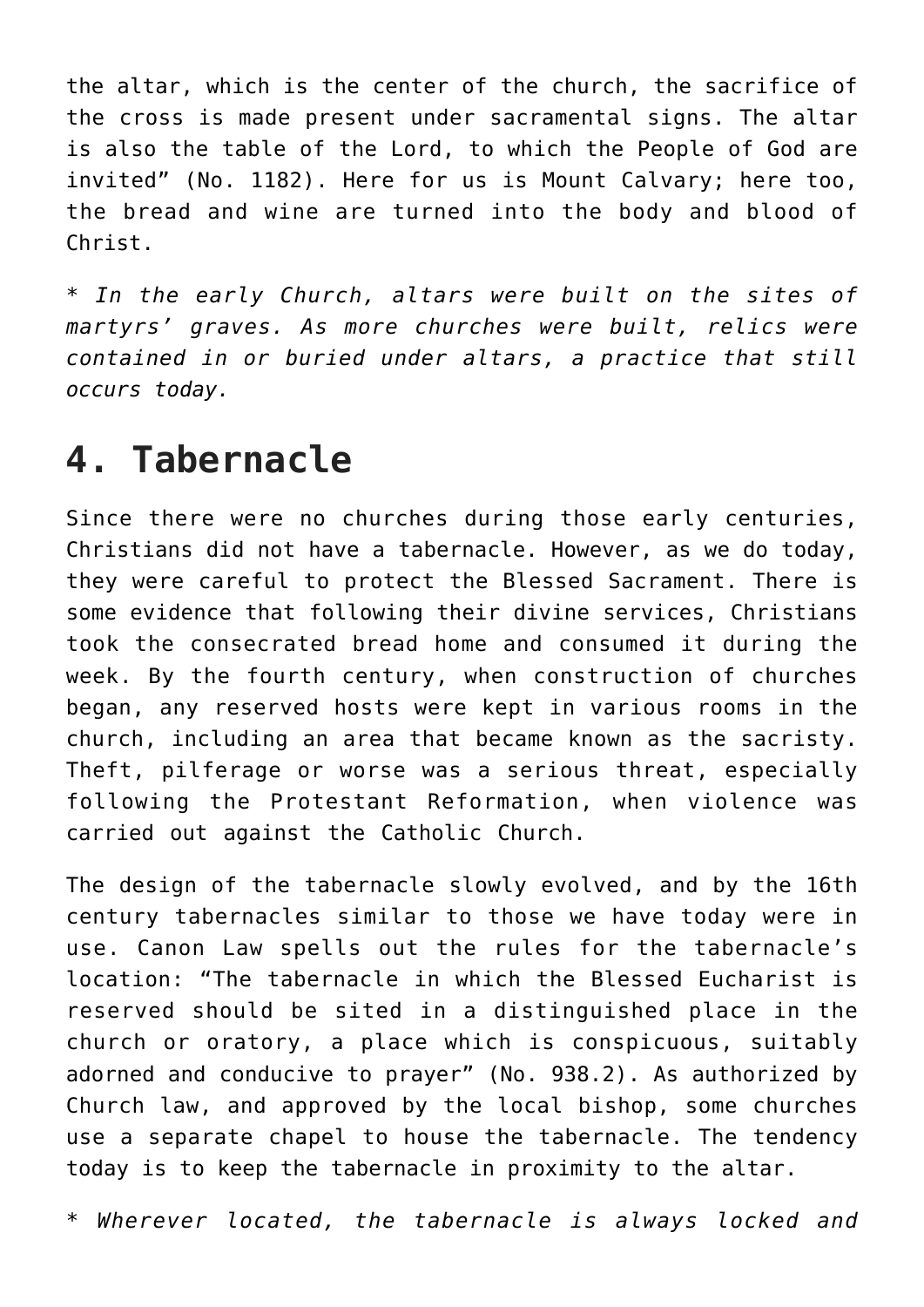*immoveable in order to protect the Eucharist.*

#### **5. Sanctuary Lamp**

In every Catholic church we find a readily visible lamp or candle burning before the tabernacle. This is the same light the Magi followed until they found the baby Jesus in a stable. This ever-present light still beckons to each of us. We all look for the flickering flame as soon as we enter the church. Our attitude and demeanor change as we recognize that we are in the house of the living God. The flame signifies his presence and a sign that our love for the Lord is eternal, never to be extinguished.

Called the sanctuary lamp, it was first used in the 13th century, and Canon Law 940 requires the lamp to burn continuously. This perpetual light is mentioned in Leviticus 6:6 in discussing the fire for burnt offerings: "Fire shall be kept burning upon the altar continuously; it shall not go out."

*\* The flame of the tabernacle lamp is purposely transferred from candle to candle beginning with the fire lit at the Easter Vigil Mass.*

#### **6. Ambo**

During the Mass, the ambo is the focal point for the Liturgy of the Word. From this kind of tall, elevated desk, "only the readings, the responsorial psalm and Easter proclamation (*Exsultet*) are to be proclaimed; it may be used also for giving the homily and for announcing the intentions of the prayer of the faithful" (General Instruction of the Roman Missal, No. 309). The design and location of the altar and ambo emphasize the close relationship between the Liturgy of the Word and the Liturgy of the Eucharist: from the holy altar we receive the body and blood of Christ, and from the ambo,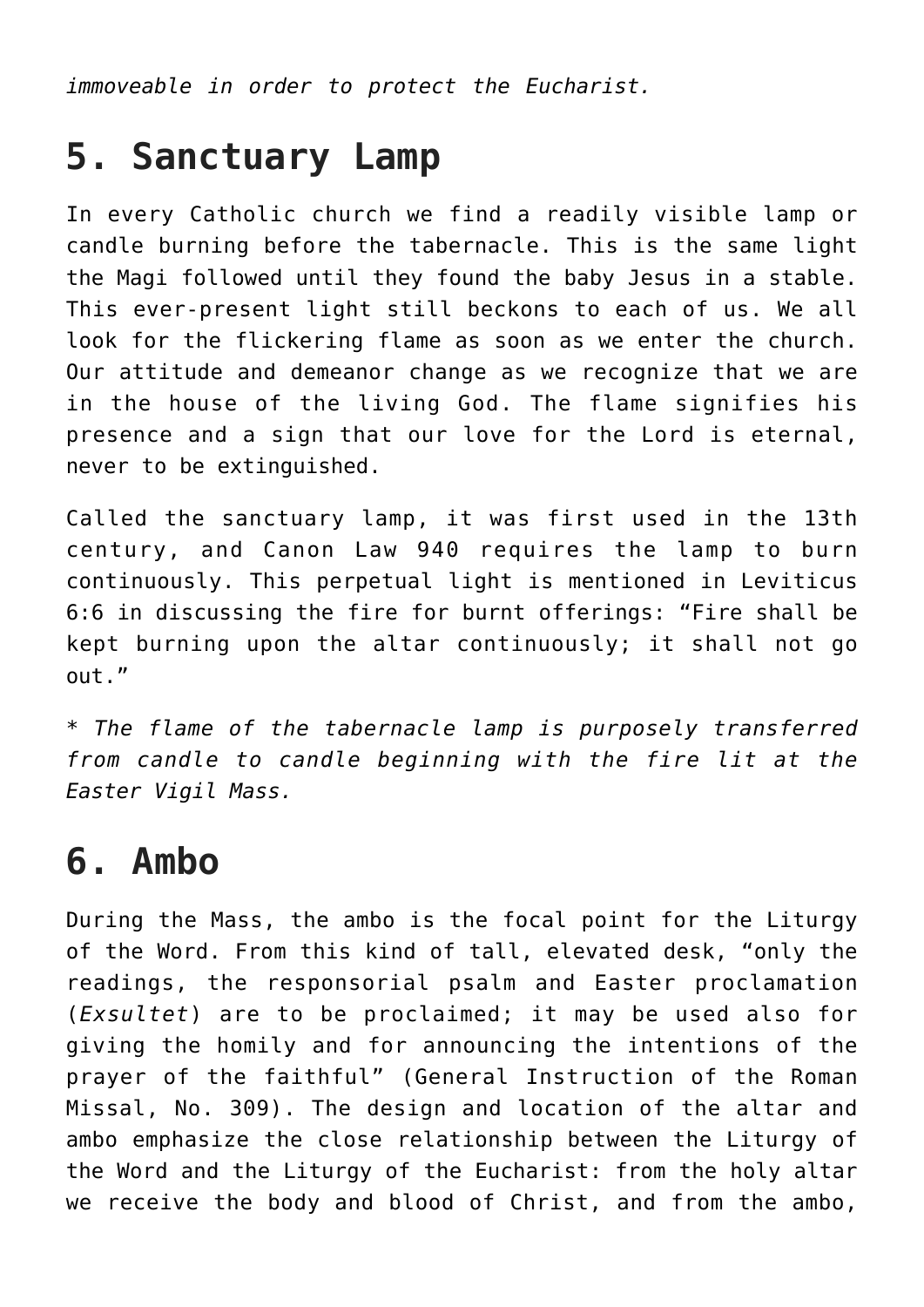Christ's holy doctrine. In this regard the ambo, like the altar, is not just an object but a sacred place.

The General Instruction of the Roman Missal also explains: "The dignity of the word of God requires that the church have a place that is suitable for the proclamation of the word and toward which the attention of the whole congregation of the faithful naturally turns during the Liturgy of the Word."

Once the persecution of Christians ended in the fourth century, churches were built and designed with an ambo or raised platform, making it easier for the congregation to hear. Around the ninth century, the pulpit replaced the ambo and was located either in the sanctuary or the nave.

*\* Typically, early Church ambos had steps going up each side with an area at the top big enough for the reader and servers with candles to stand.*

#### **7. Celebrant's Chair**

During the Mass, the priest represents Our Lord Jesus, persona Christi, and thus the priest's chair always is distinguishable from other seats in the church. The chair is not designed as the place for a king; it is not a royal throne, not palatial, but it is easily differentiated from other chairs in the sanctuary and recognized as the place for the one who leads the congregation. The chair is always placed so to be seen from the nave. "The chair of the priest celebrant must signify his office of presiding over the gathering and directing the prayer" (GIRM, No. 310).

*\* In a cathedral, the chair is known as the cathedra. This chair is from which the bishop exercises both his teaching authority and role as a successor of the apostles.*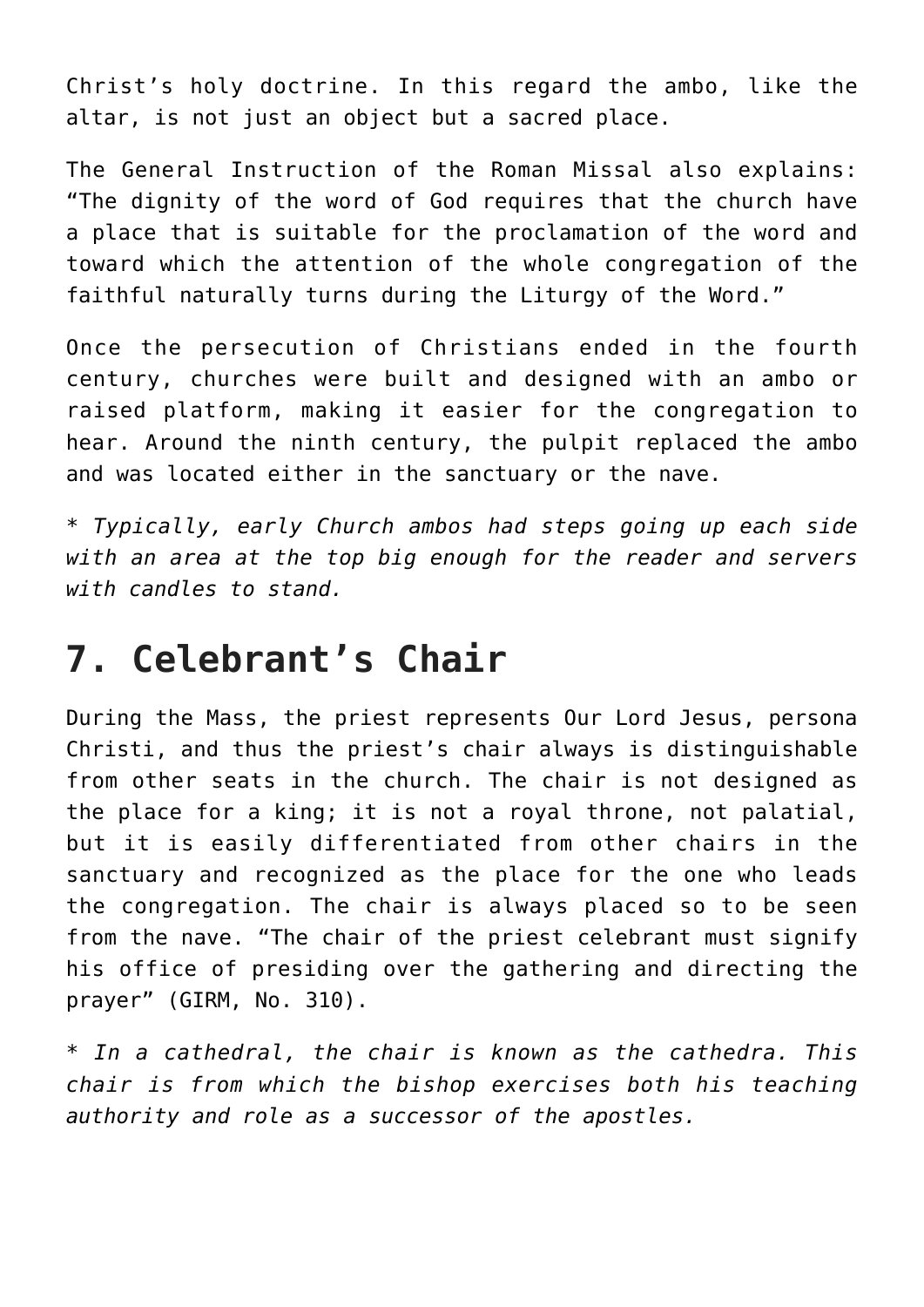#### **8. Images, Statues and Relics**

Statues and pictures of Jesus, the Blessed Mother and the saints adorn nearly every church. Catholics don't pray to or worship statues; rather we venerate, we admire, respect and seek to imitate the individual emulated in the statue. We worship our living Lord, Jesus Christ, not his statue. The saints depicted in our churches lived lives of heroic virtue and are now in heaven, where they can intercede for us before God.

The statues, pictures, even the stained-glass windows, tell about Jesus and the Scriptures. These images have long been an important educational tool, especially in the first 1,500 years of Christianity when few people were literate.

Relics are treated in a similar way, as best explained by St. Jerome (340-420): "We do not worship, we do not adore, for fear that we should bow down to the creature rather than to the Creator, but we venerate the relics of the martyr in order the better to adore him whose martyrs they are."

*\* The Second Council of Nicea and the Council of Trent reiterated that the faithful venerate the person represented by the image and not the image itself.*

#### **9. Baptismal Font**

Baptism is the door to all the Church's sacraments. The baptistry or baptismal font is part of every Catholic Church and located so that the congregation can participate in the baptismal ceremony.

Some fonts are large pools with free-flowing water and normally found as you enter the nave; others are smaller and placed in different locations.

The early converts to Christianity were baptized in rivers,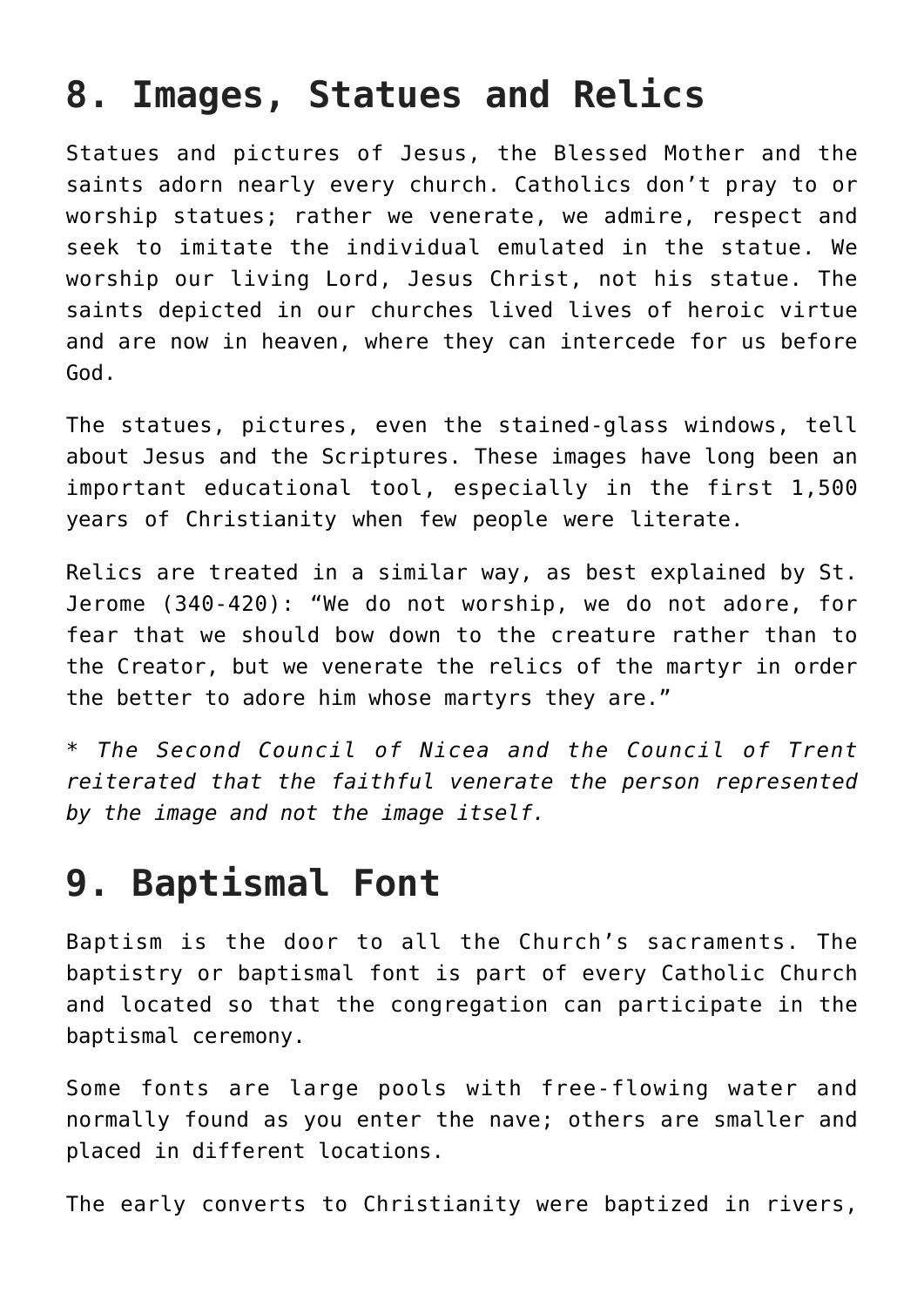streams, public baths, some even in the catacombs. For the most part, it wasn't until the fourth century with the construction of churches that baptisms were brought indoors.

Over the centuries, even until recently, the receptacle used for baptisms has been continuously reduced in size. The U.S. Conference of Catholic Bishops' document "Built on Living Stones" says for each parish that, "One font that will accommodate the baptism of both infants and adults symbolizes the one faith and one baptism that Christians share."

*\* The Church today approves the use of either triple immersion for baptism or the pouring of water three times over the candidate's head.*

# **10. Easter Candle**

The Easter (or Paschal) candle is located near the baptismal font, the exception being during the Easter season when it is placed next to the ambo. Originating around the fourth century, this large candle represents the light of Christ, and a new Paschal candle is blessed during each Easter Vigil. It is lit for every baptism, and the flame, the light of Christ, is transferred to a candle given to the baptized individual or to an adult family member when an infant is baptized.

*\* The Easter candle is also lit during a funeral, recognizing that the deceased shared in the death and resurrection of Jesus at their baptism.*

# **11. Sacristy**

From the Latin word *sacristra*, meaning a room near the sanctuary or church entrance, this room contains the bread and wine, sacred vessels, the books, the vestments, everything needed in the celebration of the Mass. It is the location where the priests and ministers vest. The sacristy was part of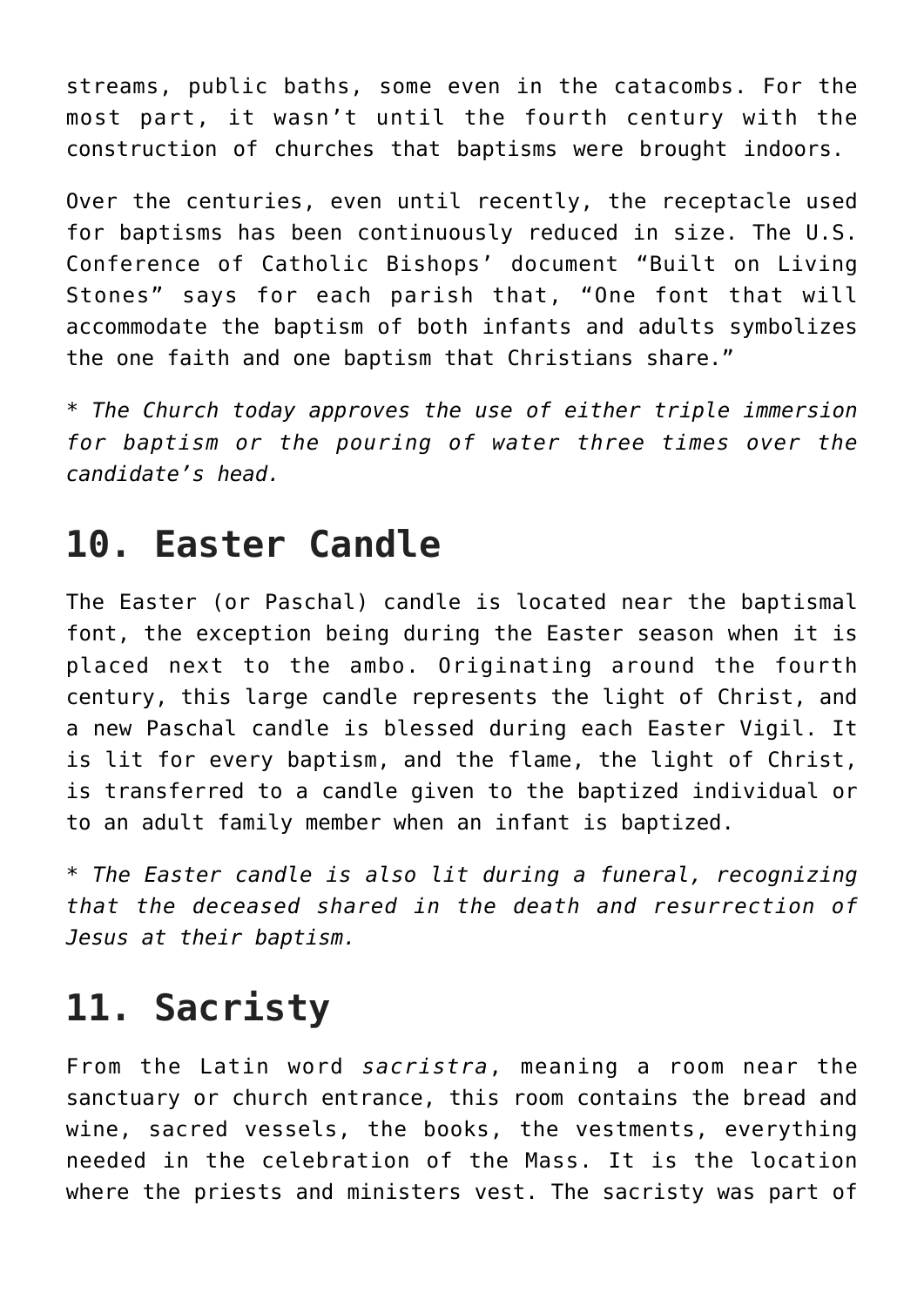the church since the first places of public worship were built in the fourth century. Here the sacred vessels are cleaned after Mass.

*\* In most sacristies there is a sacrarium, a sink that drains directly into the earth where water from cleaning the vessels is poured.*

#### **12. Stations of the Cross**

In nearly every Catholic Church, 14 Stations of the Cross ring the walls of the nave. We can walk along with Jesus as he makes the agonizing journey from Pilate's house to his crucifixion on Calvary that first Good Friday. We halt at each station meditating on the actual or traditional events that took place at that particular spot. This most popular devotion evolved over several centuries. While many Catholics participate in this devotion every Friday of Lent, the stations are available for us to "walk" any time.

The U.S. Conference of Catholic Bishops' document "Built on Living Stones" states: "Traditionally the stations have been arranged around the walls of the nave of the church, or, in some instances around the gathering space or even the exterior of the church making the devotion as a true journey."

*\* The Stations of the Cross varied in number until Pope Clement XII (r. 1730-40) settled on 14 and identified the events associated with each station.*

### **13. Ambry for Holy Oils**

Each church stores holy oils for use in various ceremonies. New oils are blessed annually during Holy Week by the bishop at the chrism Mass and then distributed to parishes. The oils are: the oil of the catechumens, the oil of the sick and the chrism. They are kept locked in an ambry, a French word